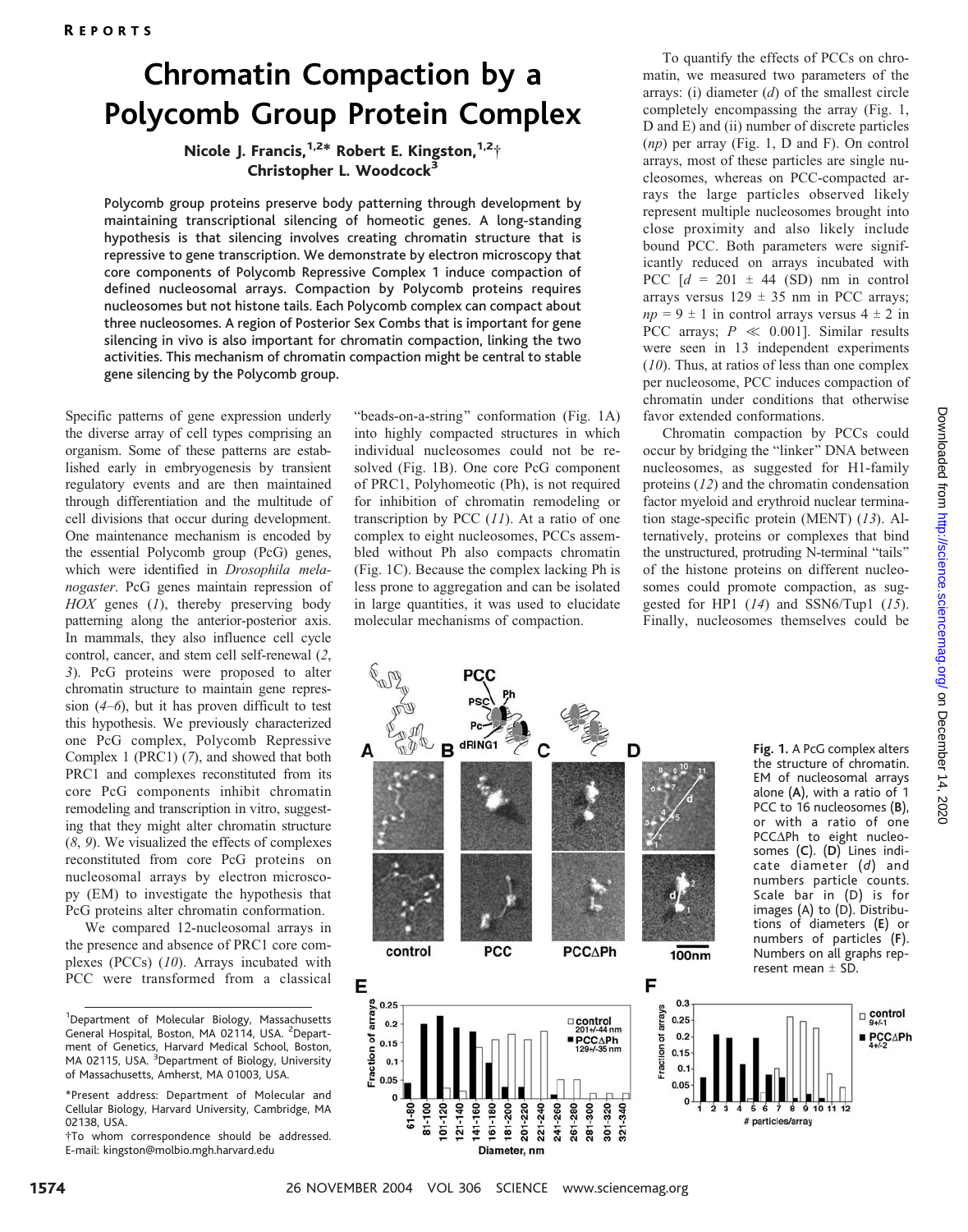bridged by chromatin compacting factors. To distinguish among these possibilities, we first compared PCC effects on nucleosomal arrays and bare DNA. If PCC interacts with linker DNA to compact chromatin, it should alter the structure of bare DNA, as observed for other factors that compact chromatin, such as MENT, MeCP2, and Condensin (13, 16, 17). However, although we observed binding of PCC to DNA (Fig. 2, A and B), this did not induce conformational changes, suggesting that DNA alone lacks components required for compaction.

As a second means of separating the roles of DNA and nucleosomes, we tested the effect of PCCs on subsaturated nucleosomal arrays (containing 4 to 8 nucleosomes instead of 9 to 12). If PCC compacts chromatin by bridging linker DNA, the long stretches of free DNA on subsaturated arrays, rather than the nucleosomes, should be brought together. In contrast, if compaction predomi-



important for compaction by a PcG complex. DNA alone (A) or with one to two PCCs per molecule (B). Arrows indicate bound PCCs. Subsaturated nucleosomal arrays alone (C) or with one to two PCCs per array (D). DNA

loops (asterisks) and nucleosome clusters (arrows) occur in the presence of PCC. Arrays assembled with trypsinized histones alone (E) or with a ratio of one PCC to eight nucleosomes (F).

Fig. 3. The C-terminal region of PSC is important for chromatin compaction by a PcG complex. (A) Schematic of PSC and PSC truncations. HR, conserved homology region; R, ring finger; hth, helix turn helix. (B) Nucleosomal arrays alone or with fulllength or truncated PSC. (C) Nucleosomal arrays alone or with PCC containing full-length or truncated PSC.



nantly reflects interactions between PCC and nucleosomes, PCC should bring nucleosomes together, allowing linker DNA to loop out. The addition of PCC to subsaturated arrays (Fig. 2C), at the same input ratio used to compact saturated arrays, induced conformational changes in which two or more nucleosomes were brought together, often with associated loops of DNA (Fig. 2D and fig. S2A). Together, the results on bare DNA and subsaturated arrays support interactions between PCC and nucleosomes, rather than PCC and linker DNA, mediating chromatin compaction.

The histone N-terminal tails are central to chromatin regulation. They are essential for chromatin folding in vitro  $(18)$ , and many chromatin regulatory proteins interact with or covalently modify them (19, 20). One of the PcG proteins used in these experiments, Polycomb, binds the N-terminal tail of histone H3 (21, 22), but PRC1 does not require histone tails for inhibition of chromatin remodeling (7). Furthermore, PCC inhibits chromatin remodeling on arrays assembled with either trypsinized histones lacking tails or intact histones (fig. S2, D and E). In the absence of PCC, nucleosomal arrays assembled with histones that lacked tails were extended and nucleosomes well resolved (Fig. 2E). PCC induced compacted structures on these arrays similar to those observed with control arrays (Fig. 2F). Compaction was confirmed by quantification ( $d = 197 \pm 51$  nm for control versus  $160 \pm 44$  nm for PCC;  $np = 11 \pm 1$ 1 in control arrays versus 6  $\pm$  2 for PCC, P  $\ll$ 0.001) (fig. S2F and table S2). Thus, histone tails are not required for inhibition of chromatin remodeling or compaction by PCC. These results do not, however, exclude the possibility that interactions between PCC and histone tails or histone tail modifications influence PCC-induced chromatin compaction.

Previously, we found that one subunit of PRC1, PSC, inhibits chromatin remodeling and transcription  $(8, 9)$ . In vivo evidence is also consistent with a key role for PSC in maintaining gene expression patterns (23). When PSC alone was incubated with nucleosomal arrays at a ratio of one PSC to three or four nucleosomes, compacted chromatin structures were observed (Fig. 3B), indicating that inhibitory activities and chromatin compaction are correlated. Regions between the C terminus and amino acid 572 are important for in vitro and in vivo functions of PSC (24). To further examine the correlation among chromatin compaction, in vitro inhibitory activities, and in vivo gene repression, we tested the effect of N- and C-terminal fragments of PSC on chromatin compaction (Fig. 3A). The C-terminal region of PSC (PSC<sup>456-1603</sup>) can compact chromatin; this fragment can also inhibit chromatin remodeling and transcription in vitro (24). An N-terminal fragment lacking almost half of the protein  $(PSC<sup>1–872</sup>)$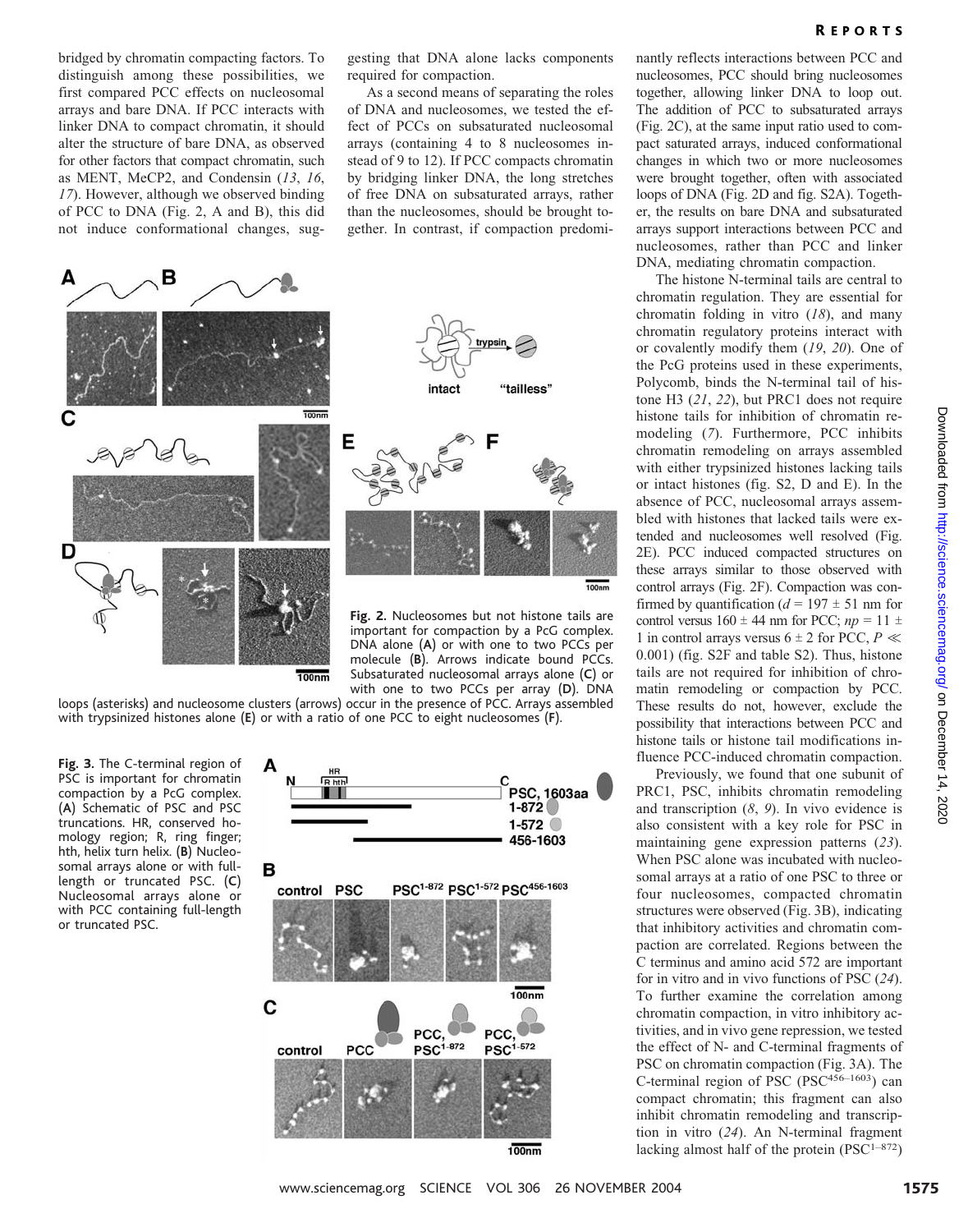### R EPORTS

compacts chromatin (Fig. 3B and fig. S3). In contrast, a slightly shorter N-terminal fragment (PSC<sup>1-572</sup>) does not induce such highly compacted structures, although the nucleosomal arrays are less extended than the controls (fig. S3 and table S3).

To determine whether the C-terminal region of PSC is necessary for chromatin compaction when PSC is combined with other components of PCC, complexes were assembled with PSC<sup>1-872</sup> and PSC<sup>1-572</sup>. Complexes assembled with PSC1–872 compacted chromatin as well as those containing full-length PSC, whereas complexes assembled with PSC1–572 had reduced compacting activity (Fig. 3C and fig. S4). Similar to PSC and PCC, PSC<sup>1-872</sup> and PCC assembled with PSC1–872 inhibit chromatin remodeling and transcription in vitro. In contrast,  $PSC^{1-572}$  or PCC assembled with PSC<sup>1-572</sup> are impaired for both activities (24). Thus, gene silencing in vivo, inhibition of chromatin remodeling and transcription, and chromatin compaction are correlated by means of their dependence on a C-terminal region of PSC (24).

A ratio of one PCC to three nucleosomes is sufficient for full inhibition of chromatin remodeling of a 12-nucleosome template (8). Although structural effects are observed on the same template at a ratio of 1:8 (Fig. 1), uniformly compacted structures require a ratio of 1:4 (table S1). These results predict that (i) templates containing fewer than four nucleosomes will be inhibited less efficiently than longer templates, and (ii) a single PCC can compact a four-nucleosome array. Indeed, PCC inhibits chromatin remodeling more efficiently on templates containing four or more nucleosomes than on shorter templates (Fig. 4A) and many four-nucleosome arrays incubated with about one PCC per array formed highly compacted, round structures, whereas others appeared unaffected (Fig. 4B and fig. S5).

To determine how many PCC were actually bound to four-nucleosome arrays, we used scanning transmission EM (STEM), which can accurately measure particle masses up to 10 GD using the linear relationship between electron scattering and molecular mass. The average measured mass of PCC alone was  $270 \pm 90$  kD (Fig. 4C), consistent with a PSC:dRING:Polycomb stoichiometry of 1:1:1 (predicted mass 262 kD). The mean mass of four-nucleosome arrays was 1.03  $\pm$ 0.13 MD, in agreement with the predicted mass (0.91 MD) (Fig. 4D). The mean mass of the compacted structures resembling those in Fig. 4B was  $1.41 \pm 0.34$  MD (Fig. 4E). This is consistent with most particles containing one four-nucleosome array and one PCC. Some masses were less than expected for four nucleosomes plus one PCC; these likely represent arrays containing only three nucleosomes, which were also present in the preparation, complexed with one PCC. EM



nucleosomes to compact short nucleosomal arrays. (A) Summary of restriction enzyme accessibility analysis of inhibition of chromatin remodeling by 1 nM

active PCC on 2 to 12 nucleosomal arrays. (B) Four-nucleosomal arrays alone (left) or with a ratio of one PCC to five nucleosomes (center and right). Quantification is presented in fig. S3. Mass distribution of PCCs (C), four-nucleosome arrays alone (D), or four-nucleosome arrays with PCC (E) determined by STEM. Arrows and diagrams under x axis (E) indicate expected masses for arrays alone or with one or two PCCs bound.

and STEM analysis of six-nucleosome arrays complexed with PCC are consistent with these results (fig. S4). Thus, taken together, our data suggest the minimum ratio for full compaction and inhibition is one PCC for three to four nucleosomes.

Our principal conclusion is that core PcG components of PRC1 create compacted chromatin structures through interactions with nucleosomes by a mechanism that does not require histone tails. Experiments with short arrays of nucleosomes suggest one complex can compact about three nucleosomes, distinguishing it from other factors that compact chromatin at ratios of one per nucleosome or higher. Thus, each complex might have binding sites for more than one nucleosome. Alteration of chromatin structure might be central to both the previously identified ability of these PcG proteins to inhibit chromatin remodeling and transcription in vitro, and stable gene silencing in vivo, because the C-terminal region of PSC is important for all of these activities. Our results provide direct support for a model in which PcG proteins in PRC1 create regions of compacted chromatin, and they are consistent with compaction of the PcG repressed homeotic BX-C gene cluster observed in vivo (25) and reduced accessibility of DNA in PcG repressed chromatin  $(5, 6, 26, 27)$ . We suggest that regulation of chromatin conformation could be central to stable gene silencing by the PcG.

### References and Notes

- 1. J. A. Simon, J. W. Tamkun, Curr. Opin. Genet. Dev. 12, 210 (2002).
- 2. J. Lessard, G. Sauvageau, Exp. Hematol. 31, 567  $(2003)$
- 3. M. E. Valk-Lingbeek, S. W. M. Bruggeman, M. van Lohuizen, Cell 118, 409 (2004).
- 4. R. Paro, Trends Genet. 6, 416 (1990).
- 5. K. McCall, W. Bender, EMBO J. 15, 569 (1996). 6. D. P. Fitzgerald, W. Bender, Mol. Cell. Biol. 21, 6585
- (2001). 7. Z. Shao et al., Cell 98, 37 (1999).
- 
- 8. N. J. Francis, A. J. Saurin, Z. Shao, R. Kingston, Mol. Cell 8, 545 (2001).
- 9. I. F. G. King, N. J. Francis, R. Kingston, Mol. Cell. Biol. 22, 7919 (2002).
- 10. Information on materials and methods available on Science Online.
- 11. M. Lavigne, N. J. Francis, I. F. King, R. Kingston, Mol. Cell 13, 415 (2004).
- 12. J. Bednar et al., Proc. Natl. Acad. Sci. U.S.A. 95, 14173 (1998).
- 13. E. M. Springhetti et al., J. Biol. Chem. 278, 44384 (2003).
- 14. A. Thiru et al., EMBO J. 23, 489 (2004).
- 15. C. E. Ducker, R. T. Simpson, EMBO J. 19, 400 (2000).
- 16. I. M. Porter, G. A. Khoudoli, J. R. Swedlow, Curr. Biol. 14, R554 (2004).
- 17. P. T. Georgel et al., J. Biol. Chem. 278, 32181 (2003).
- 18. J. C. Hansen, Annu. Rev. Biophys. Biomol. Struct. 31, 361 (2002).
- 19. B. M. Turner, Cell 111, 285 (2002).
- 20. T. Jenuwein, C. D. Allis, Science 293, 1074 (2001).
- 21. J. Min, Y. Zhang, R. M. Xu, Genes Dev. 17, 1823 (2003).
- 22. W. Fischle et al., Genes Dev. 17, 1870 (2003).

 $\ddot{\mathbf{0}}$ 100 200 300 400

Mass, kDa

500 600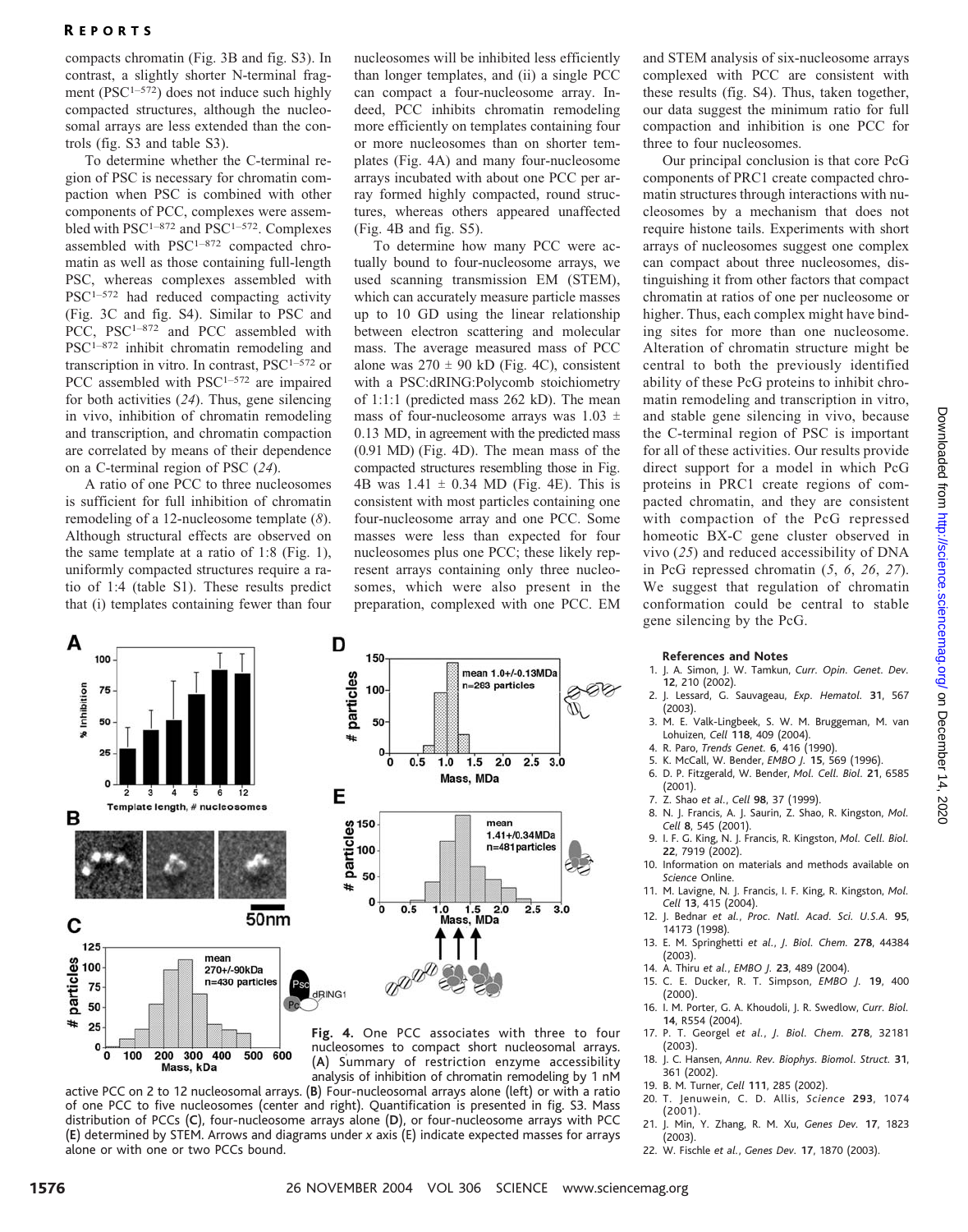### R EPORTS

- 23. D. Beuchle, G. Struhl, J. Muller, Development 128, 993 (2001).
- 24. I. King et al., unpublished data.
- 25. M. Marchetti, L. Fanti, M. Berloco, S. Pimpinelli, Development 130, 3683 (2003).
- 26. A. Boivin, J.-M. Dura, Genetics 150, 1539 (1998).
- 27. D. Zink, R. Paro, EMBO J. 14, 5660 (1995). 28. We thank J. Wall and M. Simon of Brookhaven
- National Laboratory (BNL) for collecting mass data; S. Levine, A. Seto, C. Woo, and J. Dennis for comments on the manuscript; R. Emmons, J. Muller, I. King,

and C-t. Wu for permission to cite unpublished observations regarding the structure function relationships of PSC in vivo; and R. Emmons and C-t. Wu for discussions illuminating the genetics of PSC function. N.J.F. thanks the Woodcock lab and Central Microscopy Facility for technical advice. The BNL STEM is a NIH Supported Resource Center, NIH-P41-RR01777, with additional support provided by the Department of Energy Biological and Environmental Research program. This work was supported by a Charles King Trust Fellowship (N.J.F.), and by the NIH (R.E.K and C.L.W., GM43786).

### Supporting Online Material

www.sciencemag.org/cgi/content/full/306/5701/1574/ DC<sub>1</sub> Materials and Methods Figs. S1 to S5 Tables S1 to S4 References

21 May 2004; accepted 14 October 2004

# www.sciencemag.org SCIENCE VOL 306 26 NOVEMBER 2004 1577on December 14, 2020 [http://science.science](http://science.sciencemag.org/)mag.org/ Downloaded from

- 
- 
- 
-